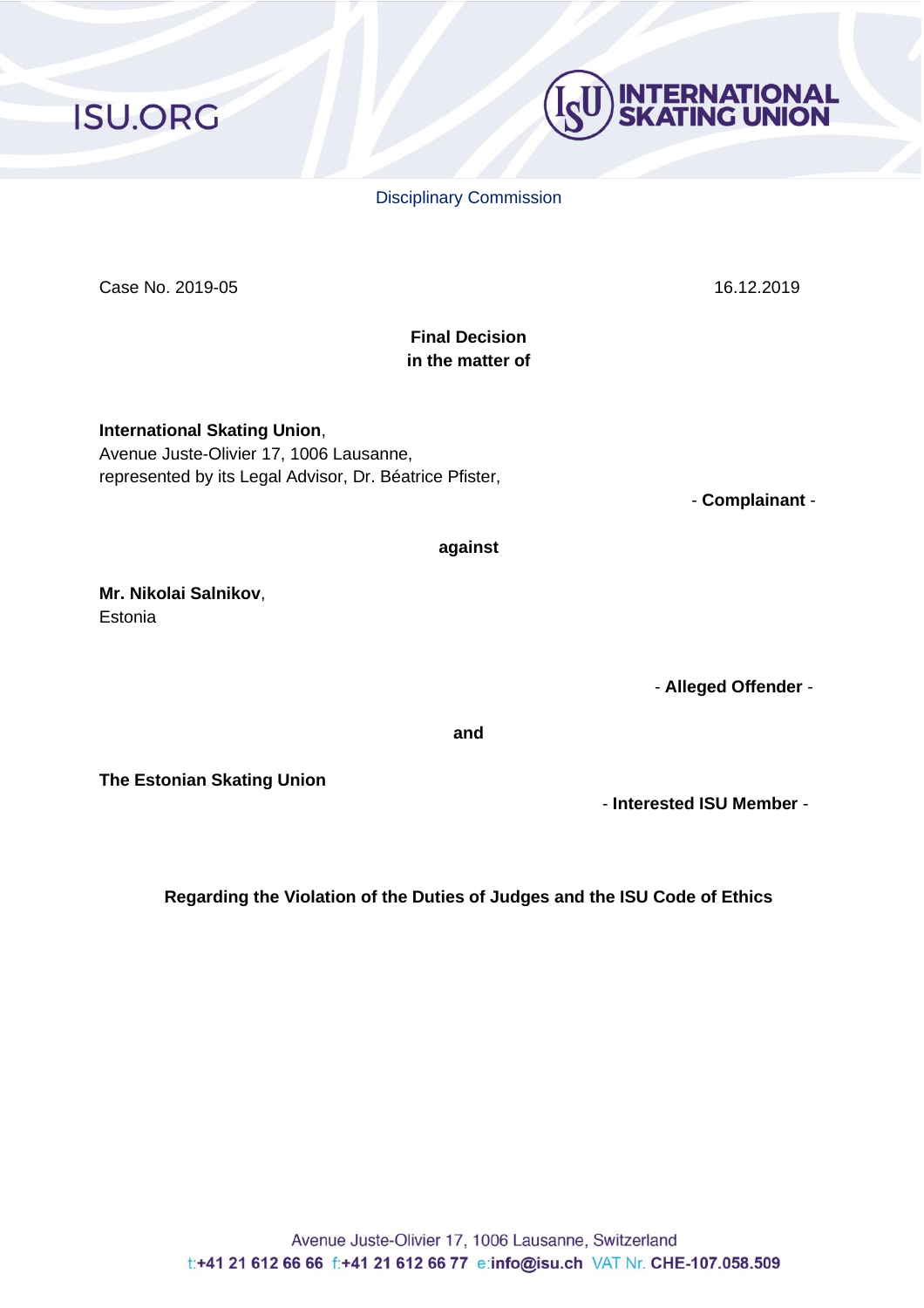# **I. History of the Procedure**

- [1] On October 25, 2019, the ISU filed a complaint against the Alleged Offender, together with 2 exhibits. On October 28, 2019, the Alleged Offender and the Interested ISU Member were invited by the ISU Disciplinary Commission to file a statement of reply within 21 days upon receipt of the complaint. The complaint and two exhibits were delivered to the Alleged Offender by DHL Express on October 29, 2019, 15:44 h.
- [2] Neither the Alleged Offender nor the Interested ISU Member filed a statement of reply.

## **II. Procedural Matters**

- [3] According to Article 25, Paragraph 1 of the ISU Constitution 2018, the ISU Disciplinary Commission serves as a first instance authority to hear and decide all charges referred to it by an ISU authority against an Alleged Offender accused of a disciplinary or ethical offence.
- [4] In the "Declaration for Competitors and Officials entering ISU Events" signed by the Alleged Offender on August 6, 2019:

*I/we, the undersigned,*

*I) accept the ISU Constitution, which establishes an ISU Disciplinary Commission (Article 25) and recognizes the Court of Arbitration for Sport (CAS), in Lausanne, Switzerland as the arbitration tribunal authorized to issue final and binding awards involving the ISU, its Members and all participants in ISU activities, excluding all recourse to ordinary courts (Articles 26 & 27);*

*VI)* am familiar with the ISU Code of Ethics (ISU Communication 2215 or any update of *this Communication)[…]*

- [5] The disciplinary/ethical offences the Alleged Offender is accused of are about his behavior as a Judge during the ISU Junior Grand Prix of Figure Skating Event held in Egna, Italy, from October 2 - 5, 2019.
- [6] The present statement of complaint respects the 60 days' time limit according to Article 25 Paragraph 6 of the ISU Constitution.
- [7] The ISU Disciplinary Commission has jurisdiction to decide this case.
- [8] The Complaint is admissible.
- [9] By the means of Article 10 of the ISU Disciplinary Commission's Rules of Procedure, *« If the Alleged Offender fails to submit his/her Statement of Reply by the given or extended time limit, the ISU Disciplinary Commission may nevertheless proceed with the review and deliver its Final Decision.* »

# **III. Facts**

[10] The Alleged Offender is listed as ISU Judge for Single and Pair Skating from Estonia for the season 2019/2020 (ISU Communication No. 2273). He was officiating in the Men's competition at the Junior Grand Prix Event 2019 in Egna, Italy.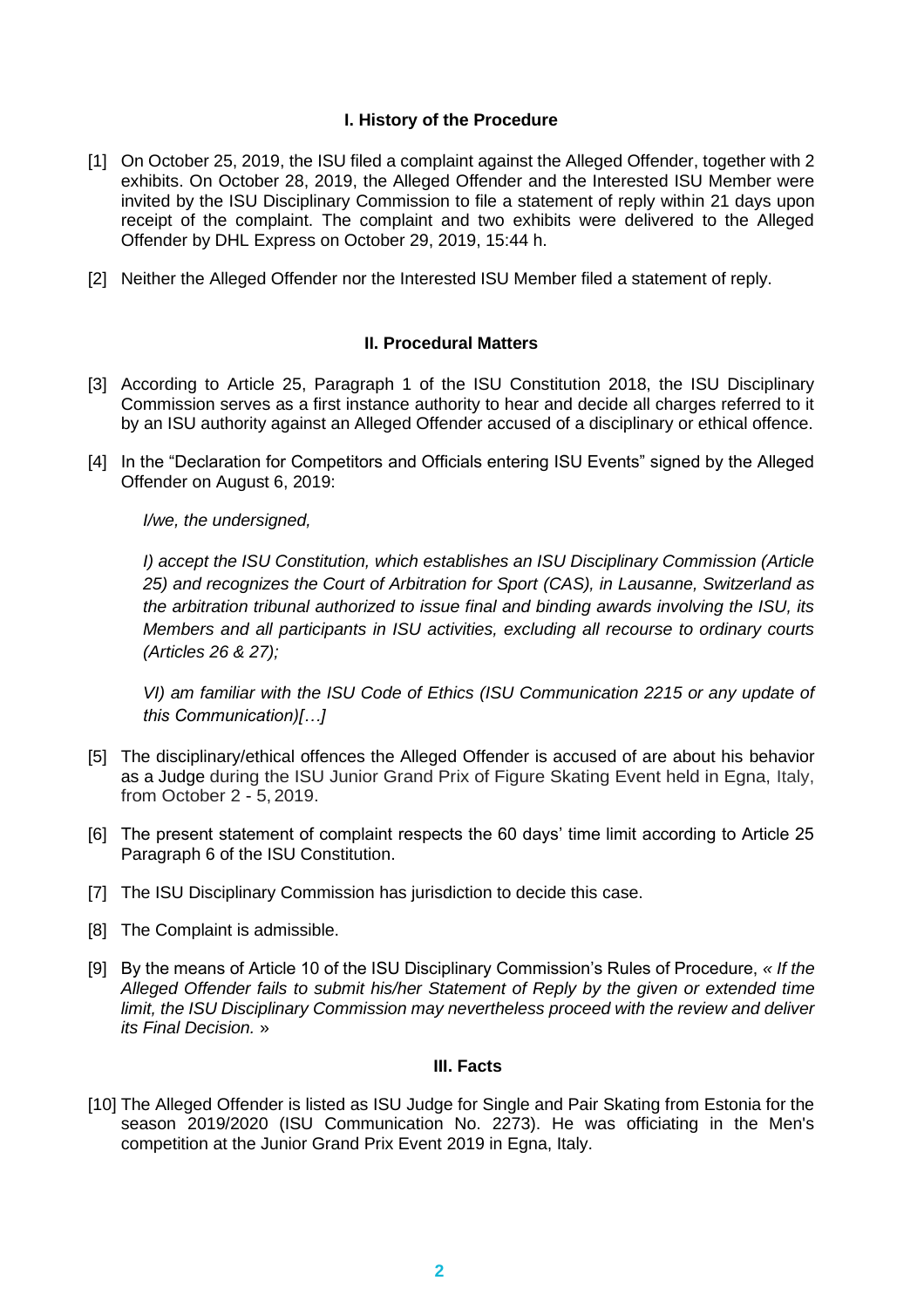- [11] The Judges' draw and the Initial Judges Meeting took place in the afternoon of Wednesday October 2, 2019 at the ice rink where practice was still in course with many people present, skaters, coaches, parents etc.
- [12] As evidenced by the Complainant, the Alleged Offender showed up on time to those meetings but was completely drunk and not even able to confirm his presence during the roll call. At the very beginning of the Initial Judges Meeting, he fell asleep, almost laying on the judge sitting next to him who therefore had to move her chair away from him. At the end of the meeting, the Alleged Offender was still so drunk that he was hardly able to get up from his chair, then fell and needed support to get to the bus bringing back the judges to the hotel.
- [13] The Alleged Offender judged the Short Program of the men on Thursday and the Free Skating on Saturday.
- [14] On Friday, he was seen at the restaurant at the ice rink, ordering one alcoholic drink after the other and was seen again allegedly so drunk that the owner of the restaurant contacted the Organizing Committee which in turn approached Mr. L, the appointed ISU Event Coordinator, asking him whether they could stop serving him any further alcoholic beverages. Again, the Alleged Offender was not able to go to the Shuttle Bus and the Organizing Committee had to organize a special car for getting him back to the hotel.

## **IV. Law**

- [15] With no statement of reply by the Alleged Offender nor by the Interested ISU Member, the ISU Disciplinary Commission assumes that the hereinabove facts are undisputed.
- [16] By his hereinabove described conduct, the Alleged Offender grossly neglected his duties as Judge and violated the ISU Code of Ethics in several respects.
- [17] According to Rule 430 2., 5<sup>th</sup> lemma of the Special Regulations Single & Pair Skating and Ice Dance, Judges must attend the Initial Judges Meeting.
- [18] The ISU Disciplinary Commission concurs with the Complainant when saying that this rule requires more than mere physical presence and imposes upon the Judges the responsibility to assure that they are in a condition which allows them to follow what is being said during the meeting and to actively participate (see also Rule 430, General, f).
- [19] The duties of a Figure Skating judge require a level of awareness that cannot and should not be affected in any way. Otherwise, the integrity of the sport could be affected with severity.
- [20] By being drunk, the Alleged Offender was manifestly far from being in the appropriate state of mind required for his duties.
- [21] Further, the General Part of Rule 430 imposes on all Officials the duty to fully adhere to the Code of Ethics and to comport themselves with discretion.
- [22] By showing up drunk at a Judges Meeting, falling asleep during the meeting, needing assistance for getting back to the hotel due to intoxication and consuming alcohol in unreasonable quantities in the ice rink public restaurant, the ISU Disciplinary Commission finds that the Alleged Offender violated this duty to discrete behavior.
- [23] At the same time, his behavior was in manifest breach of his duty under Articles 1 and 3 of the ISU Code of Ethics to exemplify by his conduct the highest standard of integrity, respect and sporting attitude and to inspire internal and public confidence in the ISU and the ISU sports. The ISU Disciplinary Commission is of the opinion that this conduct reveals a total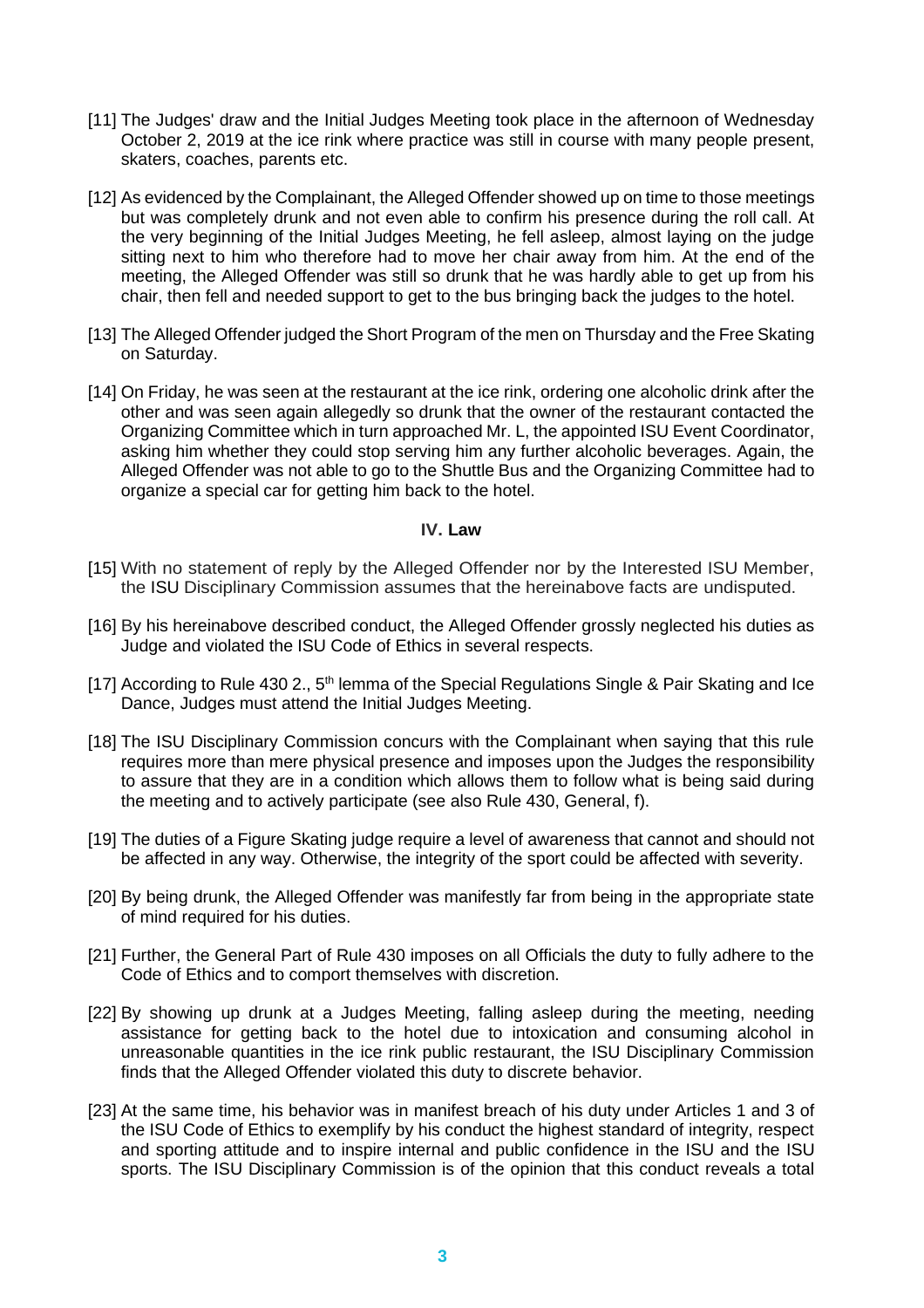lack of respect for the function of competition official, for the appointed ISU Referee, for his fellow Judges and for the sport of Figure Skating in general.

- [24] Therefore, the Alleged Offender is found to have committed an offence by violating his duties under Articles 1 and 3 of the ISU Code of Ethics.
- [25] The possible severe consequences of the Alleged Offender's actions at the ISU Junior Grand Prix of Figure Skating Event held in Egna, Italy, calls for a proportionally severe sanction. Such sanction must send the appropriate message that this conduct must never be tolerated, for the betterment of the sport.
- [26] In accordance with Article 25, paragraph 9 a) iii) of the ISU Constitution (2018), the ISU Disciplinary Commission may impose a sanction ranging from a warning, to a financial penalty not exceeding 15,000 Swiss Francs, to an exclusion for life from all ISU activities.
- [27] The Complainant suggests that an appropriate sanction should be to suspend the Alleged Offender from participation in all ISU activities for a period of two (2) years.
- [28] By not replying to Order no. 1, the Alleged Offender is assumed not to oppose to the consideration made by the Complainant regarding the suggested period of exclusion, nor has provided any explanation or facts that may have guided the ISU Disciplinary Commission to an alternate finding.
- [29] The Alleged Offender not having been the object of an official complaint, nor sanction before, the ISU Disciplinary Commission finds the Complainant's suggestion to be appropriate and impose to the Alleged Offender an exclusion from all ISU activities for a period of two (2) years.
- [30] The period of exclusion is set to start at the date of the present decision.

## **Based on the above considerations, the ISU Disciplinary Commission rules as follows:**

## **Decision**

- 1. Nikolai Salinikov is found guilty of a violation of the Duties of Judges and the ISU Code of Ethics, at the ISU Junior Grand Prix of Figure Skating Event held in Egna, Italy, from October 2 - 5, 2019.
- 2. A period of exclusion from all ISU activities of two (2) years, starting from the date of the present decision, is imposed on Nikolai Salinikov.
- 3. Nikolai Salinikov bears his own costs.

December 16, 2019

Warduk

Gavery 92

Volker Waldeck Albert Hazelhoff Jean-François Monette